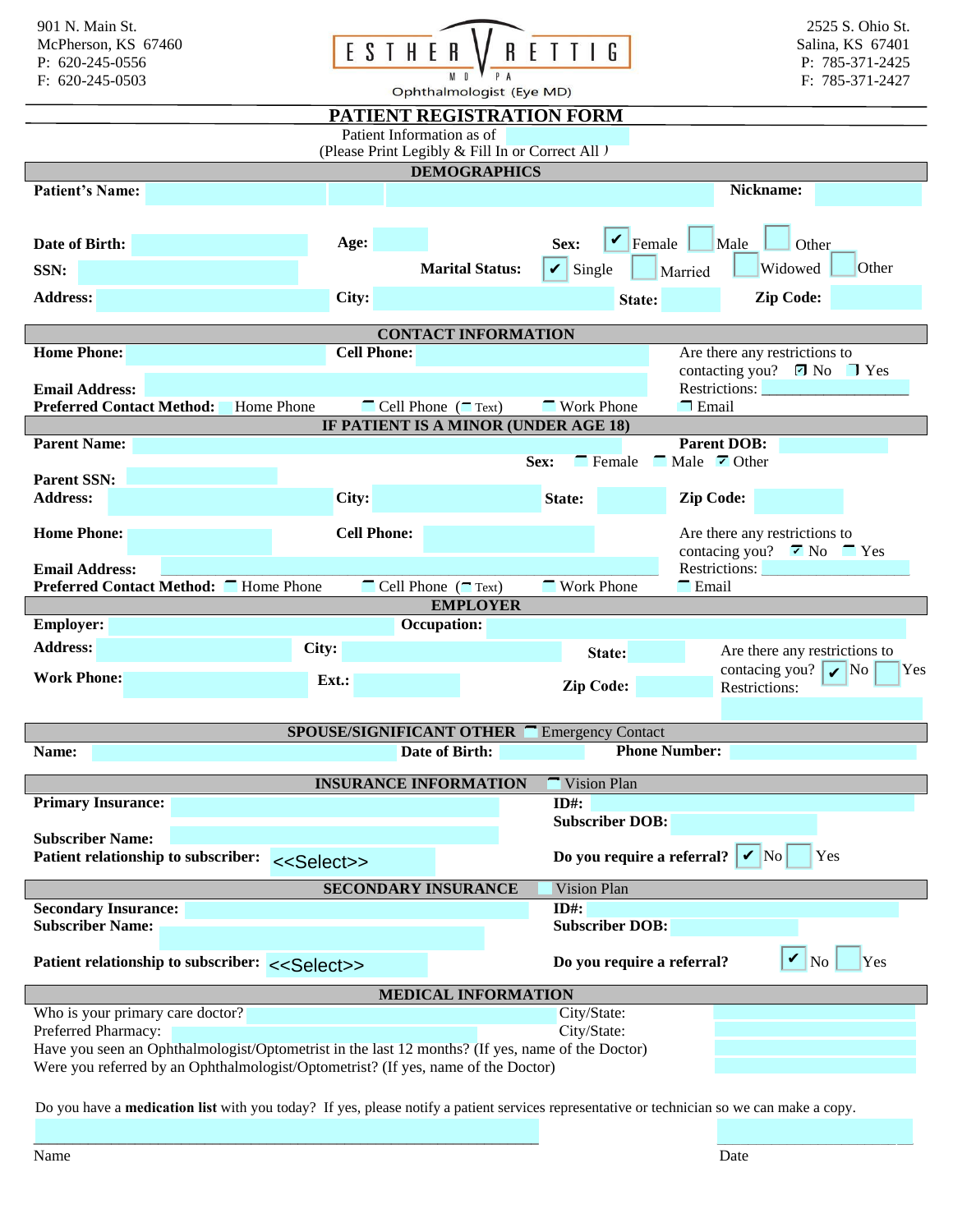

| LIMITED PATIENT AUTHORIZATION FOR DISCLOSURE OF PROTECTED HEALTH INFORMATION (FORM 7.31)                                                                                                                                                                                                    |  |                                                                                                                                                                                                                                 |  |  |  |  |
|---------------------------------------------------------------------------------------------------------------------------------------------------------------------------------------------------------------------------------------------------------------------------------------------|--|---------------------------------------------------------------------------------------------------------------------------------------------------------------------------------------------------------------------------------|--|--|--|--|
| Please print all information. Form must be signed and dated.                                                                                                                                                                                                                                |  |                                                                                                                                                                                                                                 |  |  |  |  |
| <b>Patient Name:</b>                                                                                                                                                                                                                                                                        |  |                                                                                                                                                                                                                                 |  |  |  |  |
| SSN:                                                                                                                                                                                                                                                                                        |  | Date of birth:                                                                                                                                                                                                                  |  |  |  |  |
| <b>Description of information to be disclosed</b> – I authorize Esther V. Rettig, MD PA and her staff to disclose the following protected<br>health information about me to the person(s)/entity listed below:                                                                              |  |                                                                                                                                                                                                                                 |  |  |  |  |
| $\blacksquare$ Entire patient record; or, check only those items of the record to be disclosed:<br>$\blacksquare$ office notes<br>$\blacksquare$ lab results, pathology reports<br>$\mathbf{x}$ -rays<br>$\Box$ financial history report (previous 3 years only)                            |  | nursing home, home health, hospice, and other physician records<br>$\blacksquare$ record of HIV and communicable disease testing<br>record of mental health or substance abuse treatment<br>$\Box$ only disclose the following: |  |  |  |  |
| Who will be authorized to receive information? Would you like this person listed as your emergency contact?<br>$\Box$ No $\Box$ Yes                                                                                                                                                         |  |                                                                                                                                                                                                                                 |  |  |  |  |
| <b>Individual/Entity Name:</b>                                                                                                                                                                                                                                                              |  |                                                                                                                                                                                                                                 |  |  |  |  |
| <b>Address:</b>                                                                                                                                                                                                                                                                             |  |                                                                                                                                                                                                                                 |  |  |  |  |
| <b>Phone/Fax:</b>                                                                                                                                                                                                                                                                           |  |                                                                                                                                                                                                                                 |  |  |  |  |
| Email*:                                                                                                                                                                                                                                                                                     |  |                                                                                                                                                                                                                                 |  |  |  |  |
| *Secure Communication – Note that some fax and email transmission methods are not secure, and it is possible for your PHI to be<br>compromised during transmission from our practice. Do not designate fax or email as your preferred method of disclosure if this is of<br>concern to you. |  |                                                                                                                                                                                                                                 |  |  |  |  |
| <b>Purpose of disclosure</b> (please record the purpose of the disclosure or check patient request):                                                                                                                                                                                        |  |                                                                                                                                                                                                                                 |  |  |  |  |

■ Patient request **Other (please specify):** ● Other (please specify):

- This authorization will expire at the end of the calendar year, unless you specify an earlier termination. You must submit a new authorization form after the expiration date to continue the authorization. Please list the date of expiration if earlier than the end of the calendar year:
- You have the right to terminate this authorization at any time by submitting a written request to our Privacy Manager. Termination of this authorization will be effective upon written notice, except where a disclosure has already been made based on prior authorization.
- The practice places no condition to sign this authorization on the delivery of healthcare or treatment.
- We have no control over the person(s) you have listed to receive your protected health information. Therefore, your protected health information disclosed under this authorization may no longer be protected by the requirements of the Privacy Rule, and will no longer be the responsibility of the practice.

| Patien.<br>ាgnature<br>⊾hor•<br>17.ec<br>ren1<br>sentative<br>an<br>51 H.<br>. | Date<br>. |
|--------------------------------------------------------------------------------|-----------|

You have the right to receive a copy of signed authorizations upon request.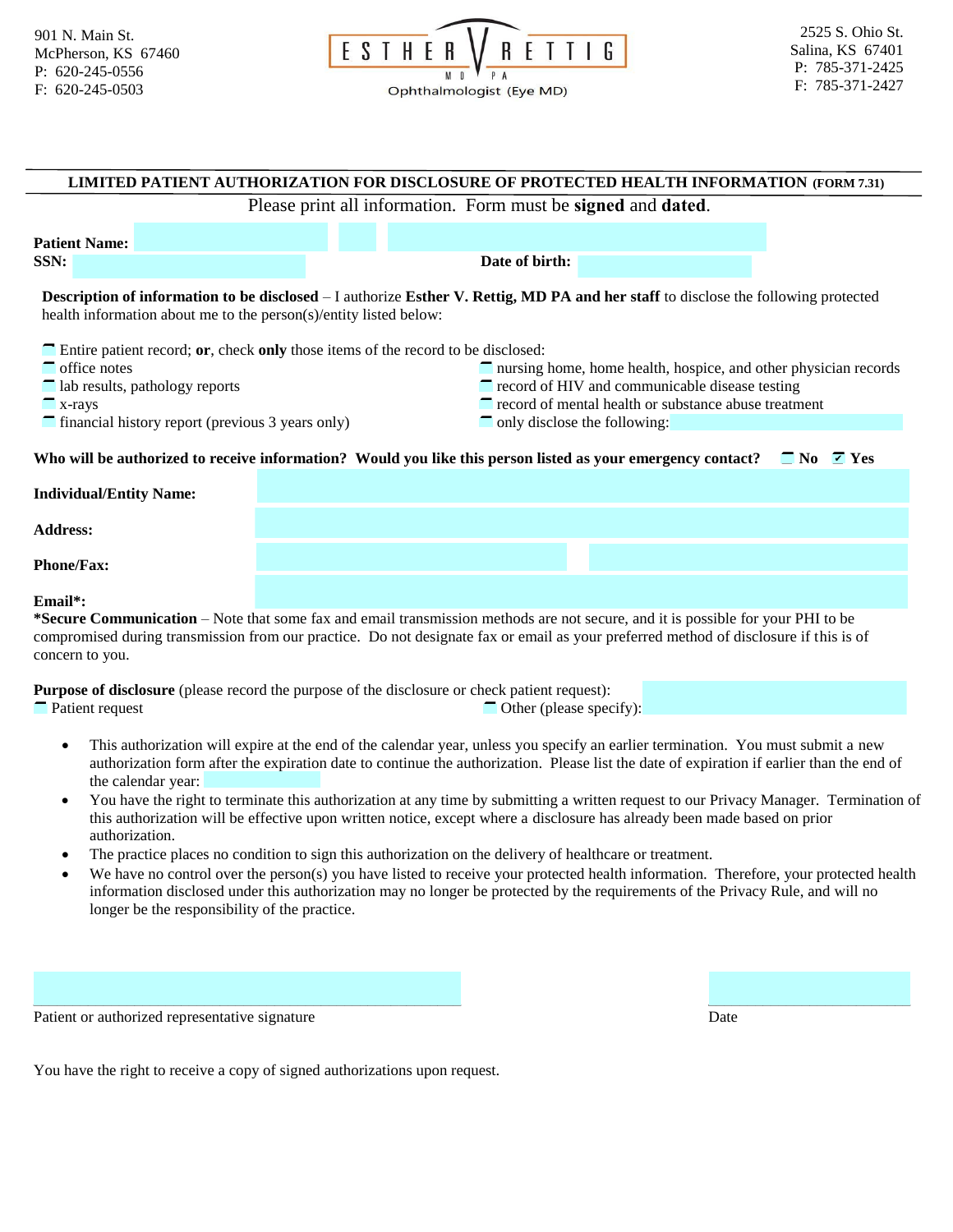

## **HIPAA STATEMENT**

**Name:** 

**Date of Birth:** 

- We are required by applicable federal and state law to maintain the privacy of your health information.
- We are also required to give you the Notice regarding our privacy practices, our legal duties, and your rights concerning your health information.

 $\_$  , and the contribution of the contribution of the contribution of the contribution of the contribution of  $\mathcal{L}$ 

- We must follow the privacy practices that are described in the Notice while it is in effect.
- This Notice takes effect 09/23/2013, and will remain in effect until we replace it.
- You may request a copy of our Notice at any time.
- For more information about our privacy practices, please contact us.

I acknowledge that I have been given the Notice of Privacy Practices for Esther V. Rettig MD PA.

Patient/Guardian Signature Date Date of the United States of the Date Date Date Date Date